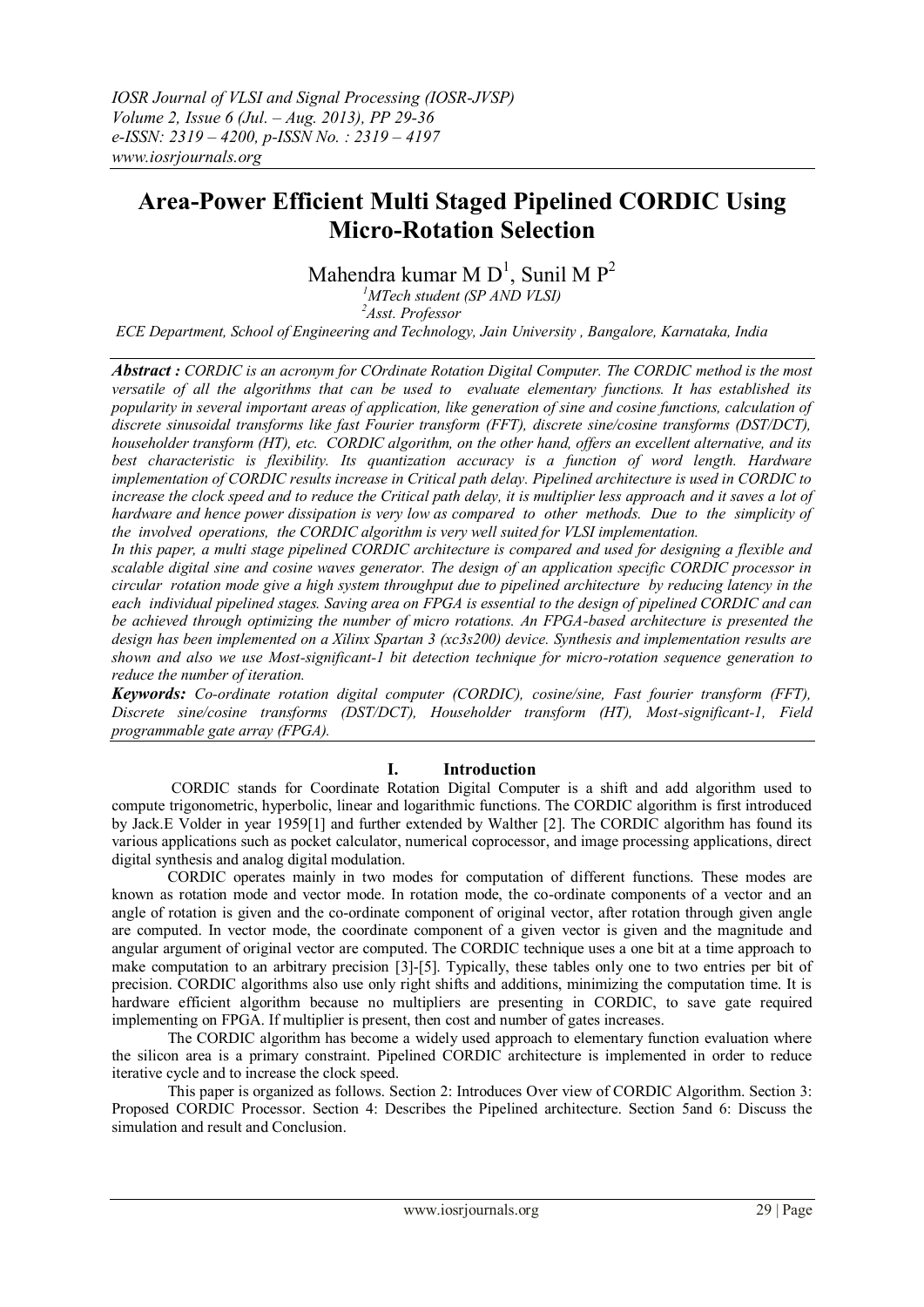### **II. BRIEF OVERVIEW OF CORDIC ALGORITHM**

CORDIC or Coordinate Rotation Digital Computer is a simple and hardware-efficient algorithm for the implementation of various elementary, especially trigonometric, functions. Instead of using Calculus based methods such as polynomial or rational functional approximation, it uses simple shift, add, subtract and table look-up operations to achieve this objective. The CORDIC algorithm was first proposed by Jack E Volder in 1959. It is usually implemented in either Rotation mode or Vectoring mode. In either mode, the algorithm is rotation of an angle vector by a definite angle but in variable directions. This fixed rotation in variable direction is implemented through an iterative sequence of addition/subtraction followed by bitshift operation. The final result is obtained by appropriately scaling the result obtained after successive iterations. Owing to its simplicity the CORDIC algorithm can be easily implemented on a VLSI system.

The CORDIC algorithm operates either in, rotation vectoring mode, following linear, circular or hyperbolic coordinate trajectories. In this paper, we focus on rotation mode CORDIC using circular trajectory.

#### **2.1. CORDIC Algorithm**

 The basic idea of CORDIC is to rotate the vector over given angle. Each basic rotation is realized by using shift and add operations. A vector is rotated through fixed number of steps called as iterations. If a vector V " having co-ordinates (x and y) is rotated through an angle φ then obtaining a new vector with co-ordinates where x' and y' can be obtained using following method.

| $X = r \cos\theta$ , $Y = r \sin \theta$ |
|------------------------------------------|
|                                          |

$$
V = \begin{bmatrix} x' \\ y' \end{bmatrix} = \begin{bmatrix} x \cos\varphi - y \sin\varphi \\ y \cos\varphi - x \sin\varphi \end{bmatrix}
$$
 (2)

Mirco rotation  $\varphi_i$  is performed by vector at each iteration 'i', so new vector is given by

| $x_{i+1} = x_i \text{.} \cos \varphi_i - y_i \text{.} \sin \varphi_i$ | (3) |  |
|-----------------------------------------------------------------------|-----|--|
| $y_{i+1} = y_i \cdot \cos\varphi_i + x_i \cdot \sin\varphi_i$         |     |  |

Factorizing cos terms vector components given as

| $x_{i+1} = x_i \cdot \cos\varphi_i (x_i - y_i \cdot \tan\varphi_i)$ | (5) |
|---------------------------------------------------------------------|-----|
|                                                                     |     |

$$
y_{i+1} = y_i \cdot \cos\varphi_i (y_i + x_i \cdot \tan\varphi_i) \tag{6}
$$

As cosine is an even function, so  $cos(\alpha) = cos(-\alpha)$ , then "equation 5 & 6" becomes

| $x_{i+1} = k_i (x_i - y_i d_i 2^i)$ | (7) |
|-------------------------------------|-----|
| $y_{i+1} = k_i (y_i + x_i d_i 2^i)$ | (8) |

Where 'i' is the number of iteration required by vector to reach the required angle, k factor is given as

$$
K = \prod_{i=0}^{n-1} (9)
$$

Where  $k_i$  is CORDIC gain.

Reducing original given rotation to add shift algorithm given as

$$
x_{i+1} = x_i - d_i \ \ y_i \ 2^{-i} \tag{10}
$$

$$
y_{i+1} = y_i + d_i x_i 2^{-i}
$$
 (11)

A new variable known as accumulator is given as

$$
z_{i+1} = z_i - d_i \varphi_i \tag{12}
$$

 $d_i = \pm 1$  (d<sub>i</sub> is the direction of angle of rotation)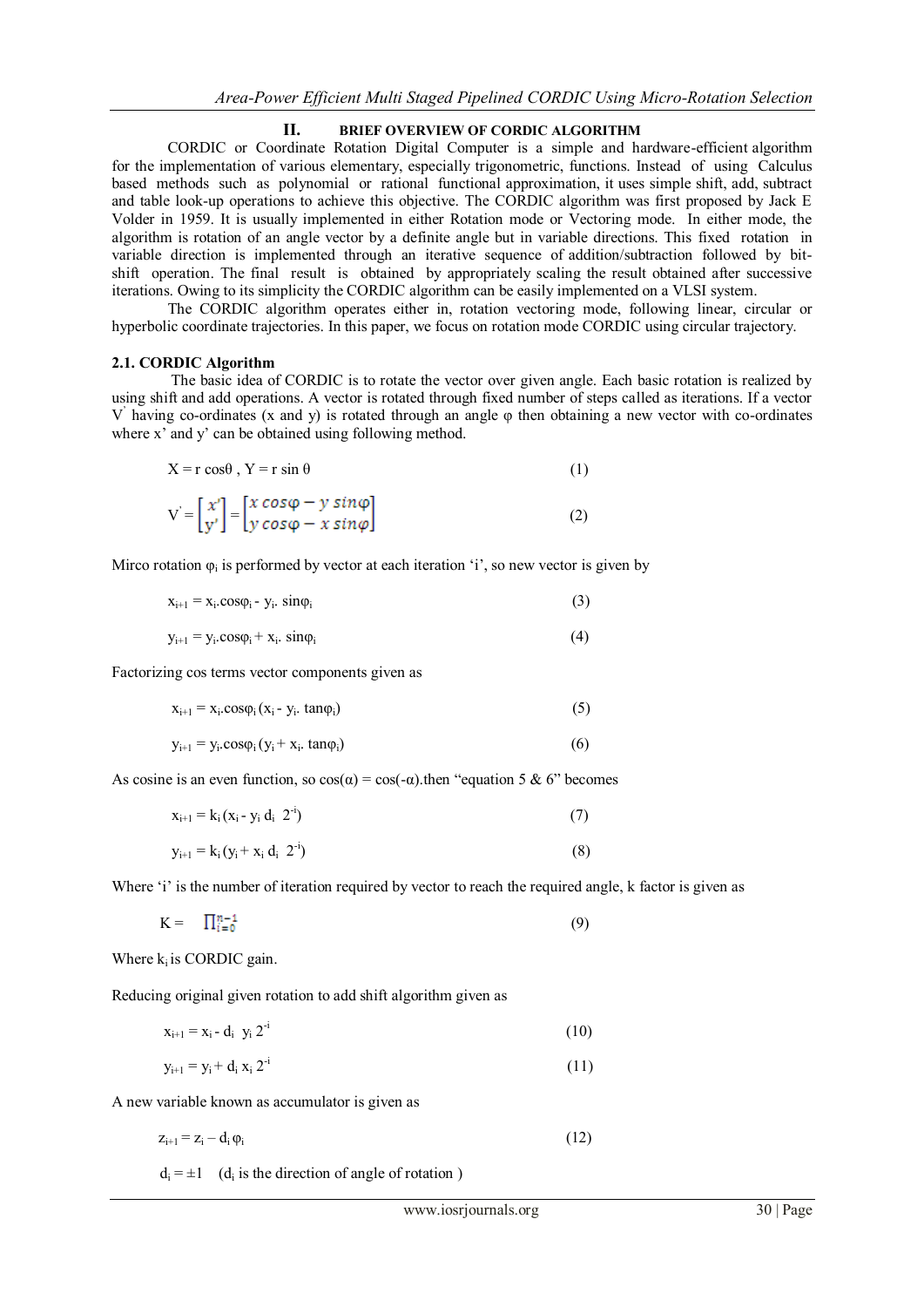Where  $\varphi_i = \tan^{-1} 2^{-i}$  is pre-computed and stored in table for different value of 'i'.

# **III. Proposed Cordic Processor**

In this paper, we propose a novel scaling-free CORDIC algorithm for area-time efficient implementation of CORDIC with adequate RoC. The proposed recursive architecture has comparable or less area complexity with other existing scaling-free CORDIC algorithms. Moreover, no scale-factor multiplications are required for extending the RoC to entire coordinate space, as required in [8]–[10].

The proposed design is based on the following key ideas:

1) We use Taylor series expansion of sine and cosine functions to avoid scaling operation and

2) Suggest a generalized sequence of micro-rotation to have adequate range of convergence (RoC) based on the chosen order of approximation of the Taylor series.

 The block diagram for the proposed CORDIC processor is shown in Figure1. It makes use of the different stage for all the iterations for the coordinate calculations, as well as for the generation of shift values.

The structure of each stage shown in Figure 2 [3] consists of three computing blocks namely: the

1) Shift-value estimation;

2) Co-ordinate calculation; and

3) Micro-rotation sequence generator.



Fig 1: Recursive architecture of the proposed CORDIC processor.



Fig 3: Combinational circuit for generating the shift value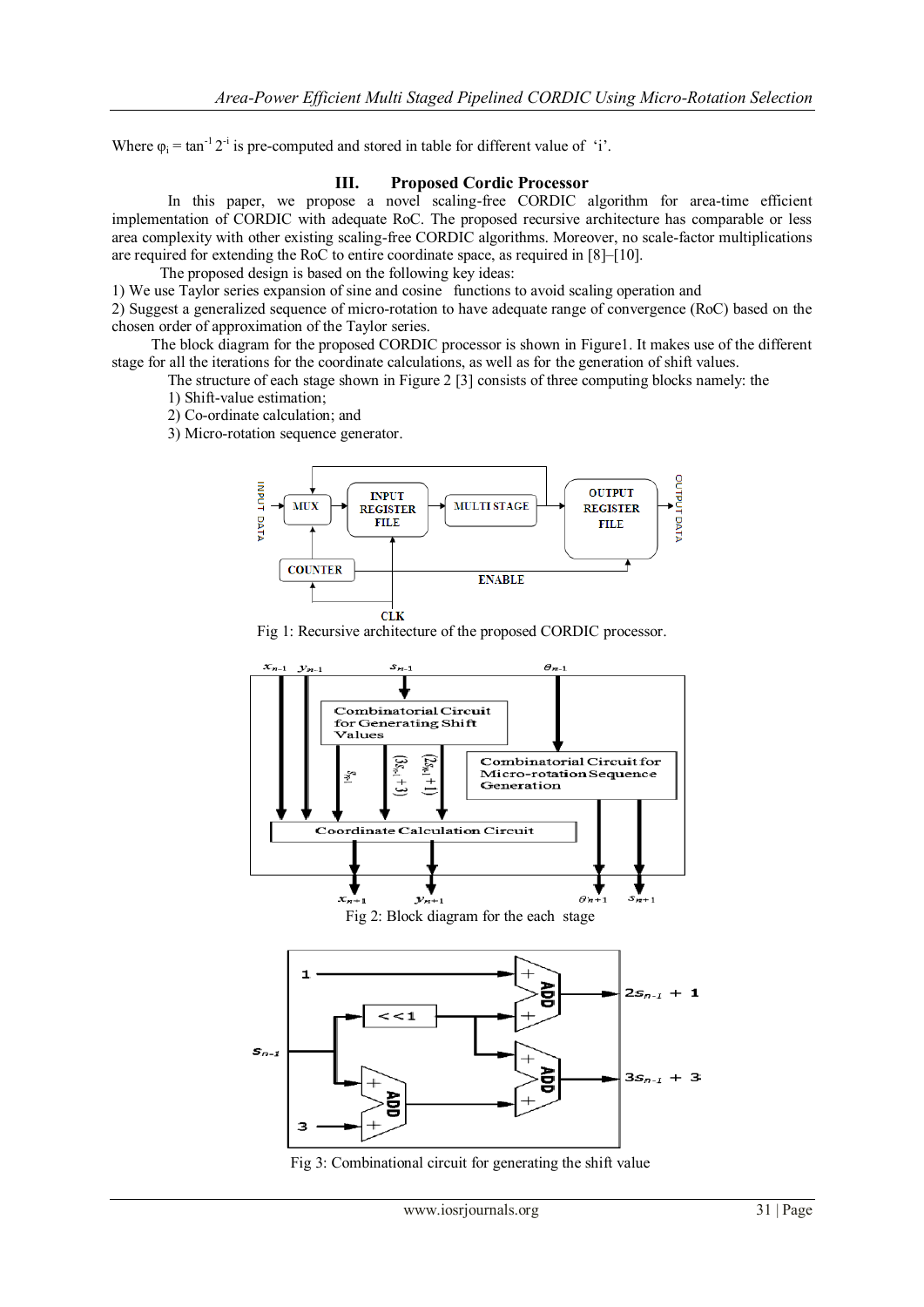

Fig 4: Micro rotation sequence generation

# **Advantages:-**

- This architecture has an advantage over other implementation algorithm in terms of speed and accuracy.
- Area consumption is less.
- CORDIC is generally faster than other approaches when a hardware multiplier is unavailable (e.g., in a microcontroller based system), or when the number of gates required to implement the functions it supports should be minimized (e.g., in an FPGA).
- Better throughput.
- Less power consumption.

### **Applications:-**

- The algorithm was basically developed to offer digital solutions to the problems of real-time navigation in B-58 bomber [6].
- CORDIC algorithm has also been described for the calculation of DFT,DHT [5], Solving linear systems [8].
- Most calculators especially the ones built by Texas Instruments and Hewlett-Packard use CORDIC algorithm for calculation of transcendental functions.
- John Walther extended the basic CORDIC theory to provide solution to and implement a diverse range of functions [7].

# **IV. PIPELINED ARCHITECTURE**

Depending upon the application, CORDIC Processor is implemented in number of ways. The simple architecture is serial architecture consist of three adder/rom containing lookup table*.* Serial architecture perform one micro rotation for every clock cycle. Output is obtained after n clock cycle. Since serial architecture uses n clock cycle for every rotation hence it is very slow. Figure5 shows the serial architecture.

It requires…

- Maximum number of Clock Cycles to calculate output.
- Minimum Clock Period per iteration.
- Variable Shifters do not map well on certain FPGA"s due to high Fan-in.

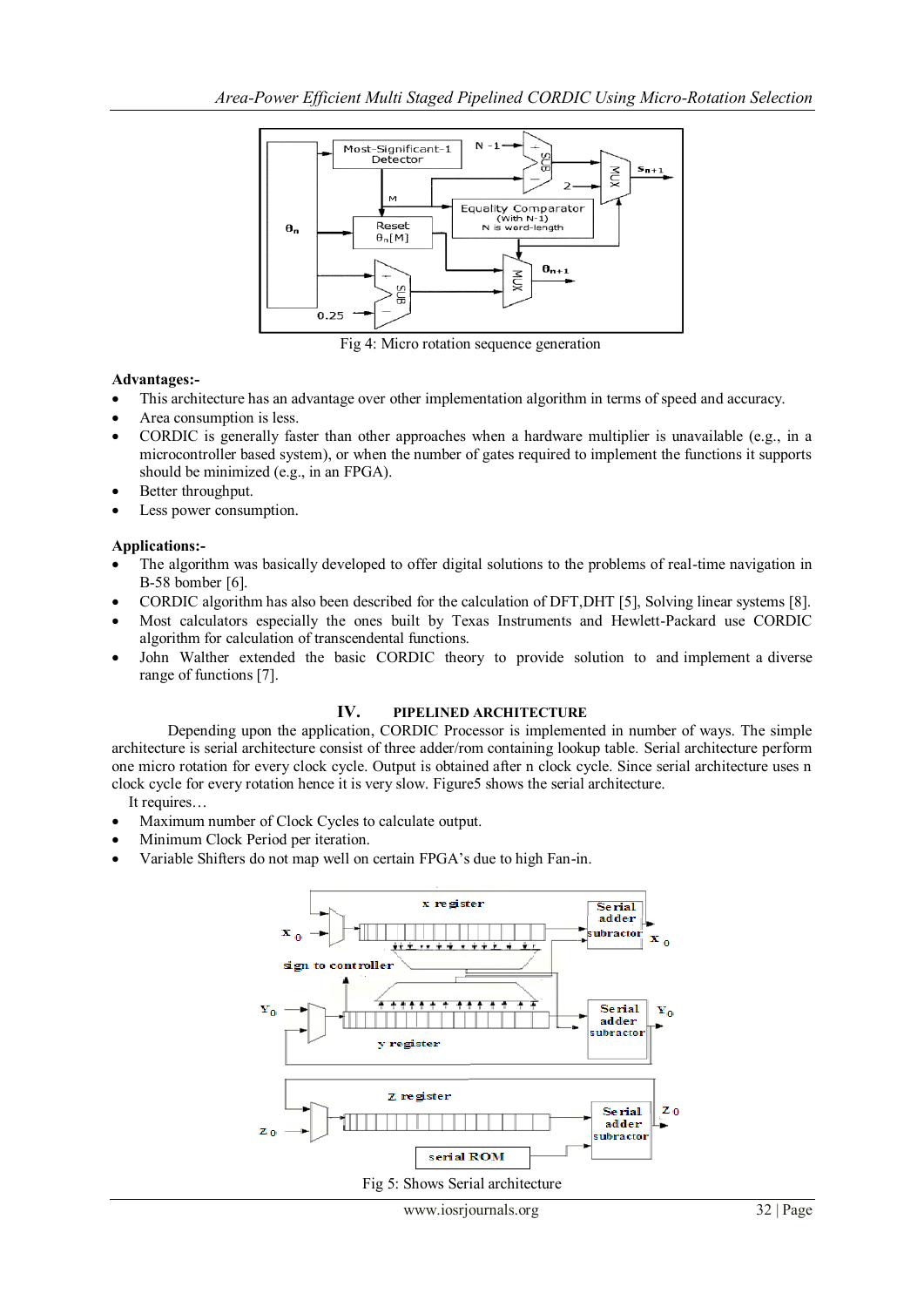Pipelined architecture converts iterations in to pipeline phrases. It consists of n cascaded blocks. The first output of n stage CORDIC is after every clock cycle. Pipelined architecture having shift register that perform fixed number of shifts every time. Registers are used to store the angle for a particular micro rotation.



Pipelined architecture is much faster than serial iteration at each stage. Sign 'z' gives the direction of iterations at each stage. In this paper a sixteen stage pipeline sine cosine wave generator is developed specific micro-rotations[3].

It has….

- Combinational circuit.
- More Delay, but processing time is reduced as compared to iterative circuit.
- Constants can be hardwired instead of requiring storage space.
- Shifters are of fixed shift, so they can be implemented in the wiring.

This architecture is fast than serial architecture since it doesn"t require any lookup table. It operates in circular rotation mode . Sine and cosine terms are given by

| $Xn = cos\theta$ | (13) |
|------------------|------|
| $Yn = sin\theta$ | (14) |

#### **V. RESULTS AND DISCUSSIONS**

CORDIC algorithm is used to compute  $\sin\Theta$  and  $\cos\Theta$  by vector rotation method. Section (5.1), (5.2) consists of ModelSim simulation result and Xilinx Simulation results for input angle and outputs angle sine and cosine in the form of the waveform for 4 staged pipelined CORDIC and their corresponding magnitude.

#### **5.1 Xilinx Simulation results 4 stages Cordic:**

Block diagram generated by XILINX 10.1i for sine-cosine using CORDIC is shown in Figure6. Here inputs are angle (binary input), clk clock), reset and outputs are sine (binary output), cosine (binary output), done. Figure 5 shows the Top level RTL schematic for sine-cosine generator. And Figure7 shows the inner view of internal block diagram RTL schematic where CORDIC consist of four stages.



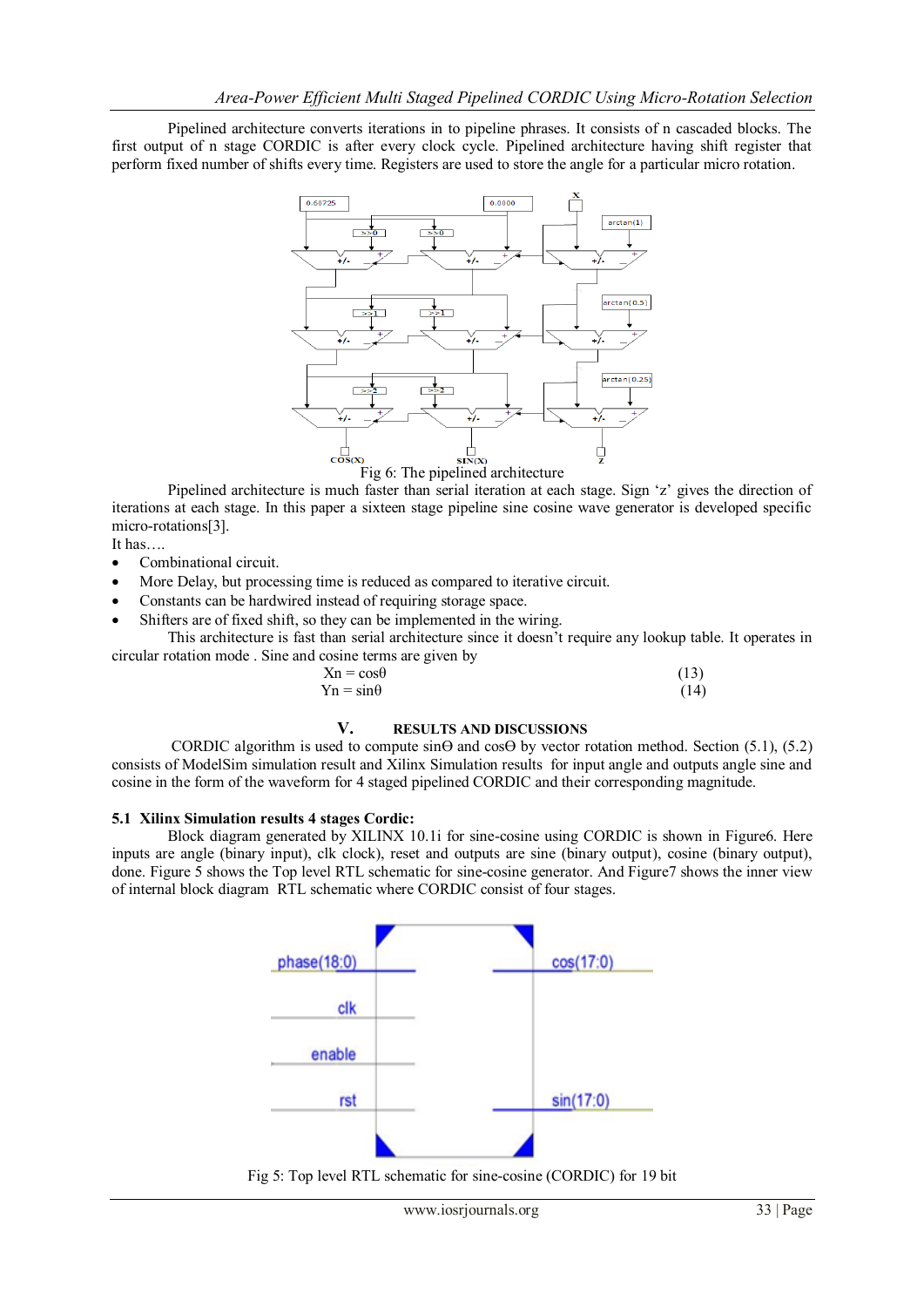

Fig 6: Internal RTL schematic of sine-cosine for 19 bit



Fig 7: Inner view of Internal RTL schematic of sine-cosine for 19 bit

The code for sine and cosine wave generator is written in Verilog and simulated using ModelSim 10.0a The digital wave generator to be implemented on XILINX Spartan 3xc3s200 using XILINX 14.1. Area and timing reports are given for particular target device shown in Figure8.

| <b>Device Utilization Summary</b>              |             |                  |                    |
|------------------------------------------------|-------------|------------------|--------------------|
| <b>Logic Utilization</b>                       | <b>Used</b> | <b>Available</b> | <b>Utilization</b> |
| Number of Slice Flip Flops                     | 195         | 3,840            | 5%                 |
| Number of 4 input LUTs                         | 276         | 3,840            | 7%                 |
| Number of occupied Slices                      | 192         | 1,920            | 10%                |
| Number of Slices containing only related logic | 192         | 192              | 100%               |
| Number of Slices containing unrelated logic    | 0           | 192              | 0%                 |
| <b>Total Number of 4 input LUTs</b>            | 296         | 3,840            | 7%                 |
| Number used as logic                           | 273         |                  |                    |
| Number used as a route-thru                    | 20          |                  |                    |
| Number used as Shift registers                 | 3           |                  |                    |
| Number of bonded IOBs                          | 57          | 97               | 58%                |

Fig 8**:** View summary report for 19bit (4 Staged CORDIC)

The power dissipation of the proposed architecture for different clock frequencies is estimated by Xilinx XPA tool show in Figure 9..

| Quiescent(W) | 0.037 |
|--------------|-------|
| Dynamic (W)  | 0.004 |
| Total (W)    | 0.041 |
|              |       |

Fig 9: View power report for 19bit (4 staged CORDIC)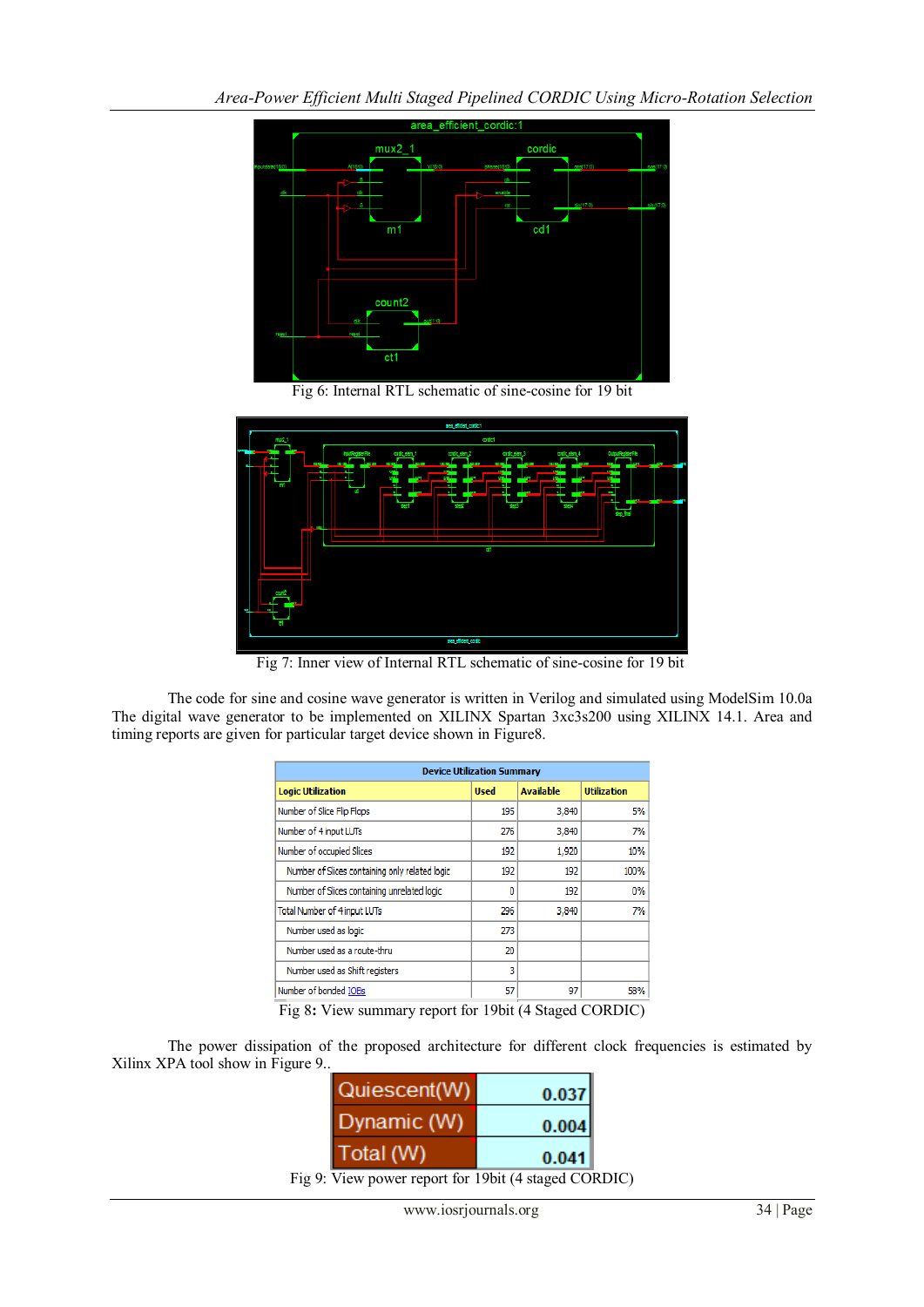```
Timing Summary:
_______________
Speed Grade: -5
  Minimum period: 7.658ns (Maximum Frequency: 130.576MHz)
  Minimum input arrival time before clock: 2.110ns
  Maximum output required time after clock: 6.216ns
        Fig 10: View timing report for 19bit (4 staged CORDIC)
```


**5.2 ModelSim Simulation Results:**



Figure11: Sine and Cosine waveform using Modelsim simulation

 The simulated results for pipelined CORDIC architecture using 4 staged are shown above. The area and timing report for 4 staged states that the required number of slices i.e area is consumed less, speed of the architecture is more and the consumption is less compared to that of succeeding stages. Similarlly the simulation results are calculated for 8,12 and 16 stages of pipelined CORDIC architecture and tabulated results are shown in Table 1.

| Area (slices) | <b>Speed</b><br>(frequency)<br>MH, | Dynamic<br>power<br>(mW) | <b>Minimum</b><br>period<br>(ns) | Slice product<br>delay |
|---------------|------------------------------------|--------------------------|----------------------------------|------------------------|
| 192           | 130.576                            |                          | 7.658                            | 11.76                  |
| 517           | 114.108                            |                          | 8.764                            | 36.24                  |
|               |                                    | .                        |                                  | .                      |

12 | 767 | 113.222 | 5 | 8.832 | 54.19 16 | 978 | 114.108 | 5 | 8.764 | 68.56

TABLE 1 Parameters Comparisons for Different Stages of Pipelined Architecture

# **5.3 Discussions**

Analyzing the Table 1, it concludes that as the number of stages increases there is corresponding increase in the area, power & slice delay product and also decrease in the speed of the architecture. So it can be concluded that the 4 staged pipelined architecture has the better performance than the succeeding stages. Hence the 4 stage architecture is efficient when compared to previous work as shown in Table 2

# **5.3.1 Comparison of present Pipelined CORDIC Sine and Cosine wave generator with previous work**

Present work is implemented on XILINX Spartan 3 (xc3sv200) using XILINX 14.1. Thus, finally comparison of present work with previous work is done as shown in Table 2